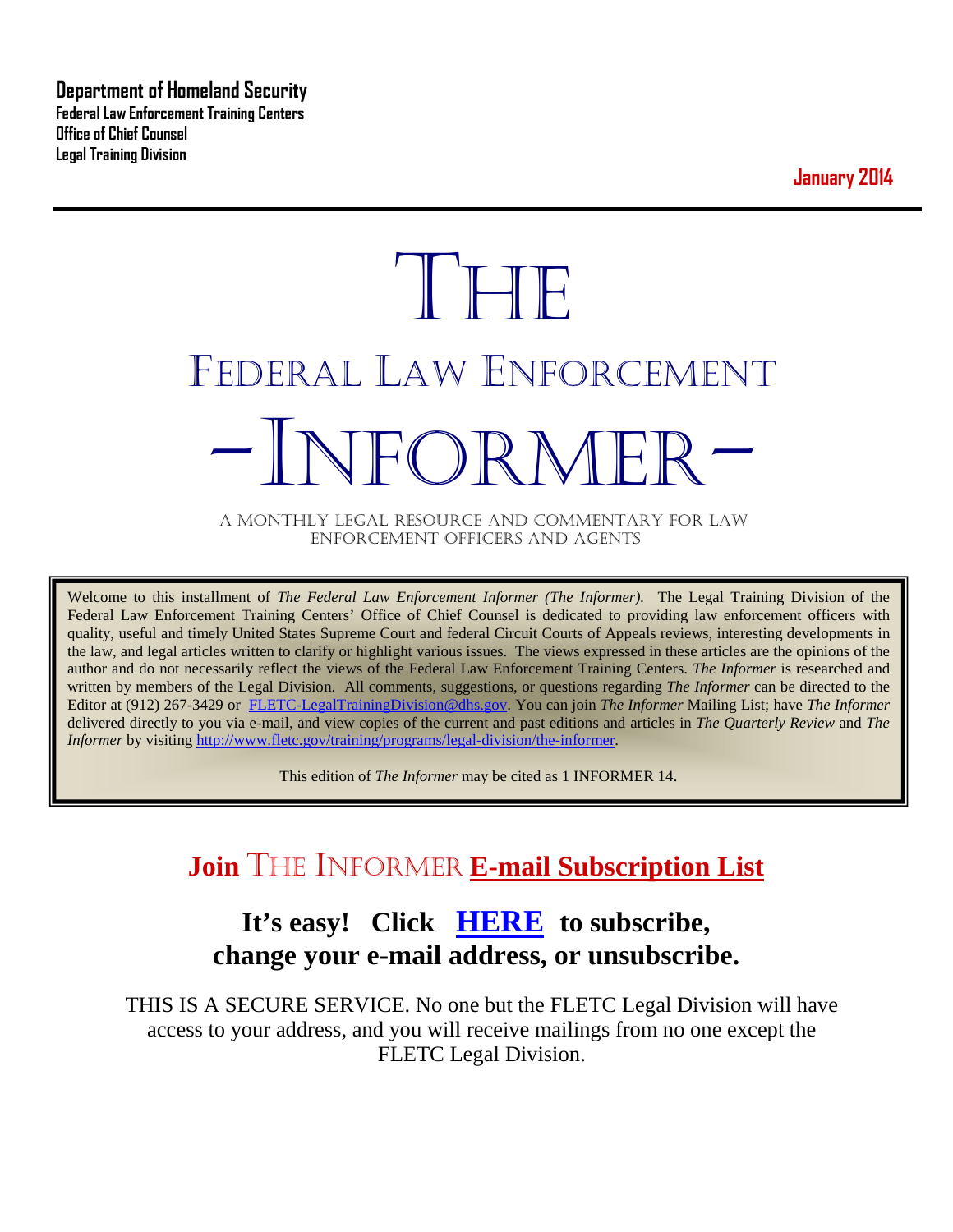# **In This Issue**

# **Free FLETC Informer Webinar Schedule**

# **Click [Here](#page-2-0)**

**\*\*\*\*\*\*\*\*\*\*\*\*\*\*\*\*\*\*\*\*\*\*\*\*\***

# **Case Summaries**

# **Circuit Courts of Appeals**

**Click [Here](#page-5-0)**

**1st [Circuit](#page-5-1) 2nd [Circuit](#page-6-0) 3rd [Circuit](#page-7-0) 4th [Circuit](#page-8-0) 6th [Circuit](#page-10-0)  7th [Circuit](#page-10-1) 8th [Circuit](#page-11-0) 9th [Circuit](#page-13-0) 10th [Circuit](#page-13-1) 11th [Circuit](#page-14-0)**

**\*\*\*\*\*\*\*\*\*\*\*\*\*\*\*\*\*\*\*\*\*\*\*\*\***

# **Law Enforcement Cases Granted Certiorari by the United States Supreme Court for the October 2013 Term**

# **Click [HERE](#page-4-0)**

**\*\*\*\*\*\*\*\*\*\*\*\*\*\*\*\*\*\*\*\*\*\*\*\*\***

# **Chief Justice Roberts' 2013 Year-End-Report on the Federal Judiciary**

# **Click [HERE](http://www.supremecourt.gov/publicinfo/year-end/2013year-endreport.pdf)**

**\*\*\*\*\*\*\*\*\*\*\*\*\*\*\*\*\*\*\*\*\*\*\*\*\*\*\*\*\*\***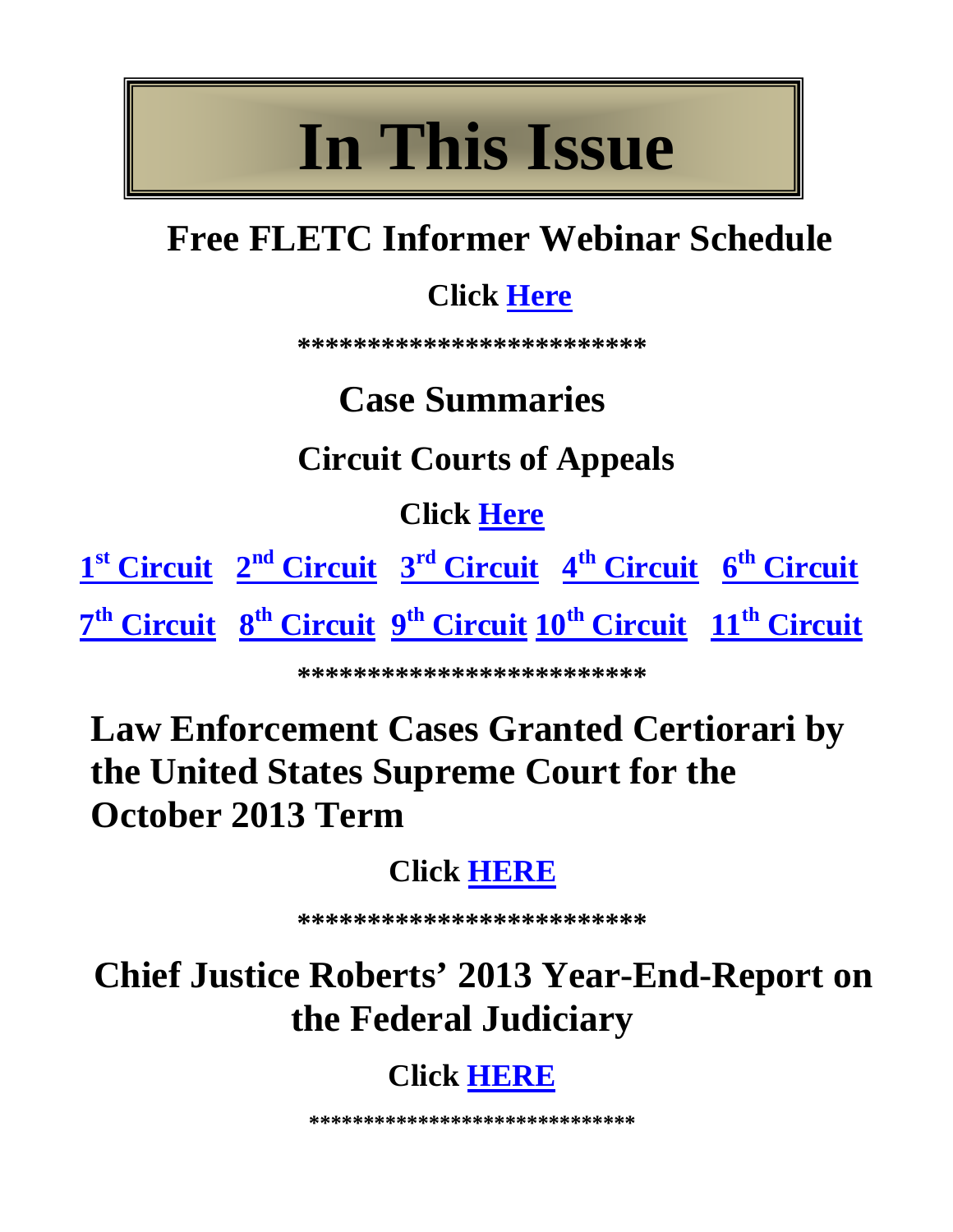# <span id="page-2-0"></span>**Free FLETC Informer Webinar Series Schedule February 2014**

**(See the bottom of page 4 for instructions on how to participate in a webinar)**

#### **1. Government Workplace Searches**

John Besselman provides an explanation of the law that regulates the government's ability to search in the workplace. Who has a reasonable expectation of privacy in the workplace, how is it established, and how can it be overcome, are some of the questions that will be answered. If this area of the law is new to you or you are interested in a refresher, this course is right for you.

1-hour webinar presented by John Besselman, FLETC Legal Division.

#### **Date and Time:**

**Thursday February 6, 2014: 2:30 pm EST**  To join this meeting: **<https://share.dhs.gov/govtworksearch/>**

#### **2.** *Kalkines* **and** *Garrity* **Overview**

John Besselman will look at these two important cases and how they affect the government's ability to obtain statements from its employees that may be suspected of criminal activity.

1-hour webinar presented by John Besselman, FLETC Legal Division

#### **Date and Time:**

**Friday February 7, 2014: 1:00 pm EST**  To join this meeting: **<https://share.dhs.gov/garrity/>**

#### **3. Warrantless Searches and Seizures under Exigent Circumstances Part II**

1-hour webinar presented by Bruce-Alan Barnard, FLETC Legal Division

#### **Dates and Times:**

**Monday February 10, 2014: 1:00 pm EST**  To join this meeting: **<https://share.dhs.gov/bab0210>**

#### **Wednesday February 26, 2014: 1:00 pm EST**

To join this meeting: **<https://share.dhs.gov/bab0226>**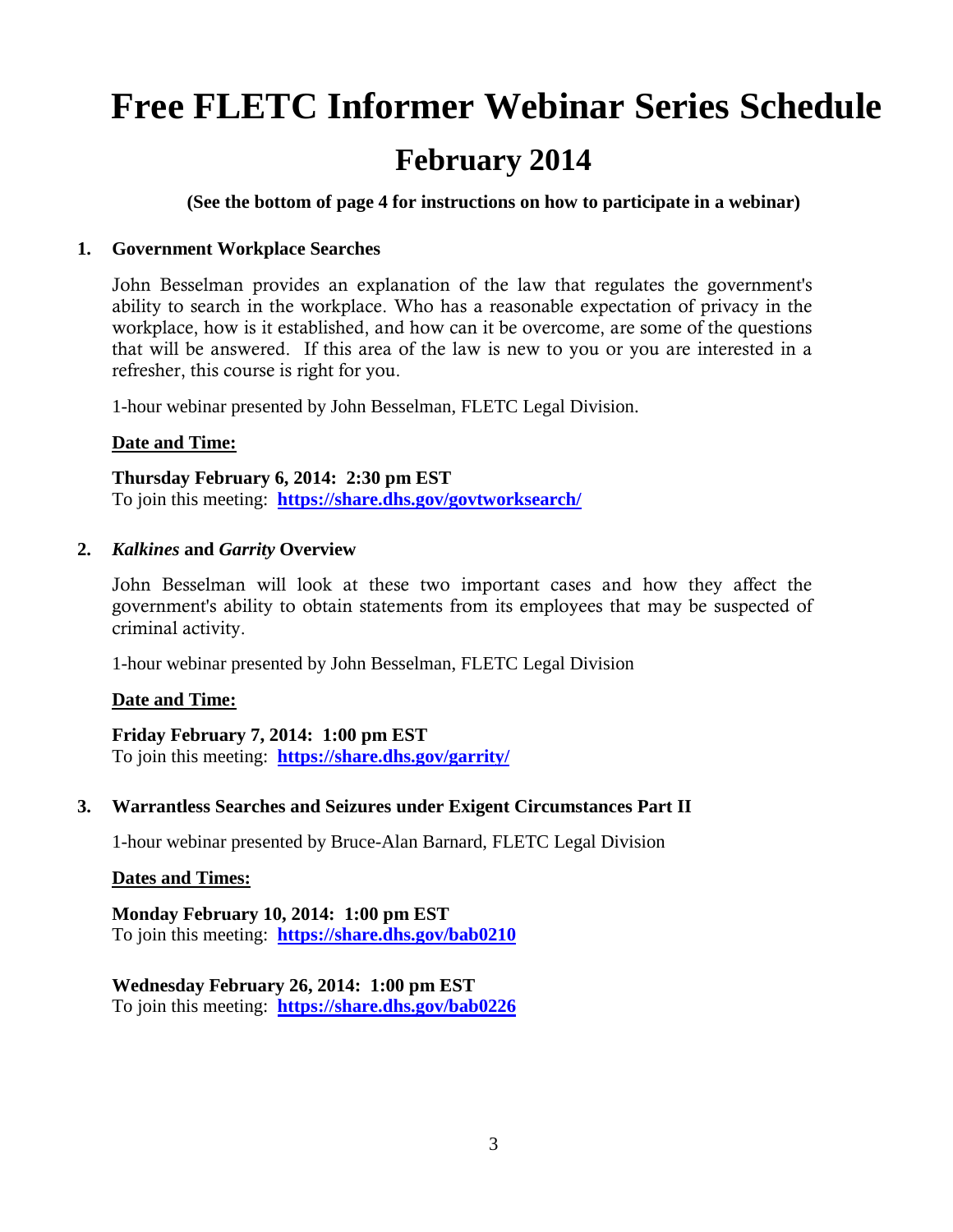#### **4. Search Incident to Arrest – Digital Devices in a Post-***Gant* **World**

1-hour webinar presented by Mikell Henderson, FLETC Legal Division

#### **Dates and Times**

**Monday February 10, 2014: 3:00 pm EST** To join this meeting: **<https://share.dhs.gov/cellphonessia021014/>**

#### **Friday February 28, 2014: 1:00 pm EST**

To join this meeting: **<https://share.dhs.gov/cellphonessia022814/>**

#### **5. Understanding the Inspection Search**

1-hour webinar presented by John Besselman, FLETC Legal Division

John Besselman examines the administrative-inspection search. This common and varied search enables enforcement agencies of all types to protect the public from harms, though its scope and purpose is sometimes misunderstood and misapplied.

#### **Date and Time:**

#### **Thursday February 13, 2014, 2014: 9:30 am EST**

To join this meeting: **<https://share.dhs.gov/inspections/>**

#### **6. Use of Force Refresher:**

This course will cover the *Fourth Amendment's* objective reasonableness test for seizing free citizens. It will cover the United States Supreme Court's analysis in *Graham v. Connor*, when deadly force and intermediate weapons are reasonable, and the defense of qualified immunity.

#### **Date and Time:**

#### **Monday February 24, 2014: 1:30pm EST**

To join this meeting: **<https://share.dhs.gov/uof-refresher>**

#### **To participate in a FLETC Informer Webinar:**

- 1. Click on the appropriate link above to access the Homeland Security Information Network (HSIN).
- 2. If you have a HSIN account, enter with your login and password information.
- 3. If you do not have a HSIN account click on the button next to "Enter as a Guest."
- 4. Enter your name and click the "Enter" button.
- 5. You will now be in the meeting room and will be able to participate in the webinar.
- 6. Even though meeting rooms may be accessed before a webinar, there may be times when a meeting room is closed while an instructor is setting up the room.
- 7. Meeting rooms will be open and fully accessible at least one-hour before a scheduled webinar.
- 8. Training certificates will be provided at the conclusion of each webinar.

#### **If there are any specific legal topics that you would like to see offered in future FLETC Informer webinars, please let us know!** Address any inquiries to [lgdwebinar@fletc.dhs.gov](mailto:lgdwebinar@fletc.dhs.gov)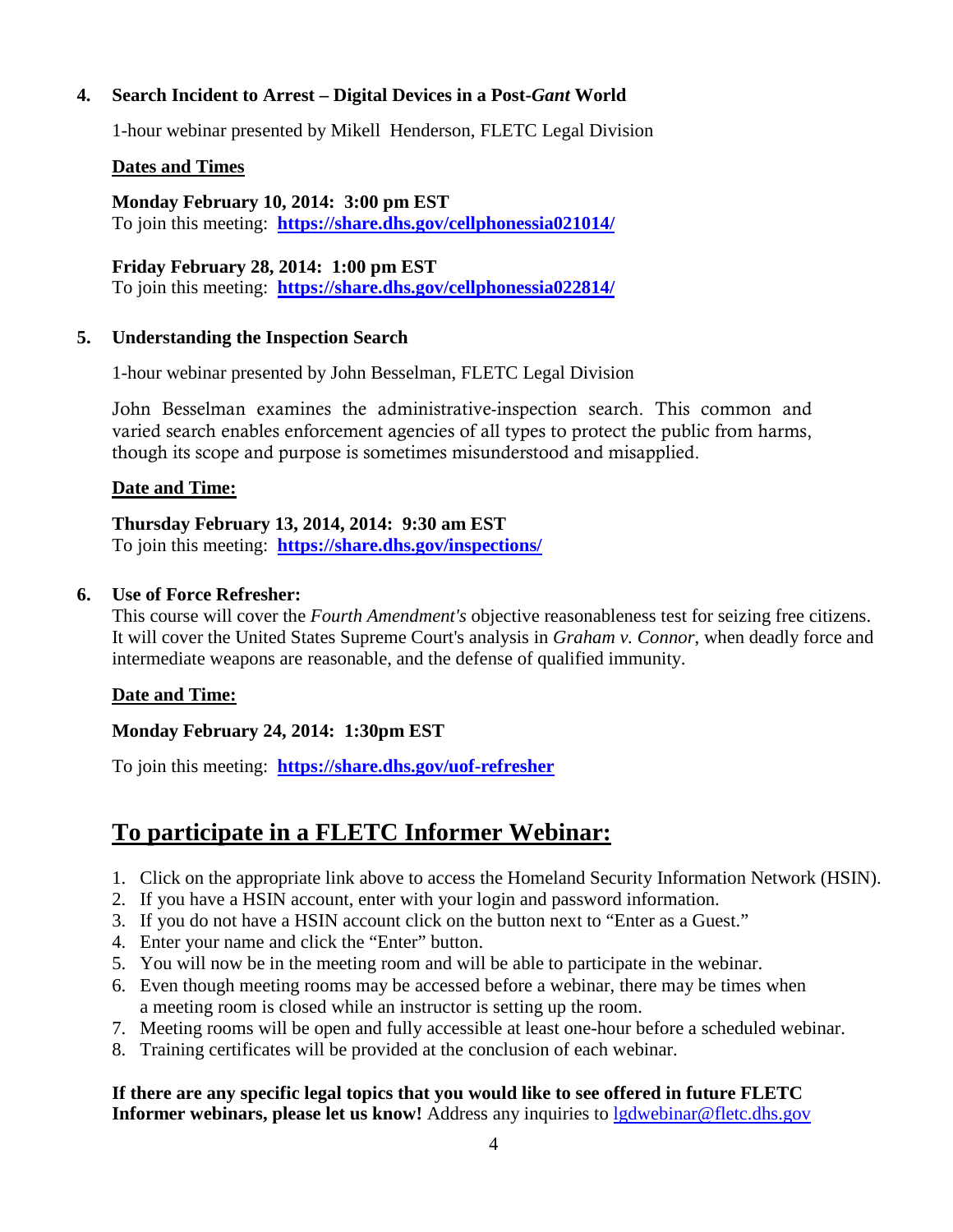#### <span id="page-4-0"></span>**Law Enforcement Cases Granted Certiorari by the United States Supreme Court for the October 2013 Term**

**Search Incident to Arrest – Cell Phones**

**United States v. Wurie**

Decision Below: **[728 F.3d 1 \(1st Cir. 2013\)](http://docs.justia.com/cases/federal/appellate-courts/ca1/11-1792/11-1792-2013-05-17.pdf)**

Police officers arrested Wurie and seized two cell phones from him. Officers searched the call log on one of the phones and determined the phone number labeled "my house" was associated with a nearby apartment. Officers connected Wurie to the apartment, obtained a warrant, and searched the apartment finding drugs and firearms.

Wurie filed a motion to suppress the evidence from his apartment, arguing the officers violated the *Fourth Amendment* by opening his cell phone and accessing the call log to determine the phone number associated with the "my house" caller identification reference.

The court held the search incident to arrest exception does not authorize the warrantless search of data on cell phones seized from individuals arrested by the police. The court recognized a modern cell phone is not like a purse, wallet or other type of container an officer might typically find on an arrestee. A cell phone has the ability to store a large amount of highly personal information such as photographs, videos, text messages and emails. Allowing the police to search the data on a cell phone without a warrant any time they conducted a lawful arrest would create a serious and recurring threat to the privacy of countless individuals.

The issue before the Supreme Court is whether the *Fourth Amendment* permits the police, without obtaining a warrant, to review the call log of a cell phone found on a person who has been lawfully arrested.

The Court is expected to hear oral arguments on a yet to be determined date in April 2014.

\*\*\*\*\*

#### **Riley v. California** Decision Below: **[No. DO59840, \(Cal. App. 4th Dist. Feb. 8, 2013\),](http://www2.bloomberglaw.com/public/desktop/document/People_v_Riley_No_D059840_2013_BL_34220_Cal_App_4th_Dist_Feb_08_2) 2013 WL 475242.**

Police officers arrested Riley and searched the cell phone he was carrying incident to arrest. The officers discovered photographs and videos on Riley's phone that were admitted against him at trial. Riley was convicted. In an unpublished opinion, the California Court of Appeal held the warrantless search of Riley's cell phone incident to his arrest was lawful.

The issue before the Supreme Court is whether evidence admitted at Riley's trial was obtained in a search of Riley's cell phone that violated his *Fourth Amendment* rights.

The court is expected to hear oral arguments on a yet to be determined date in April 2014.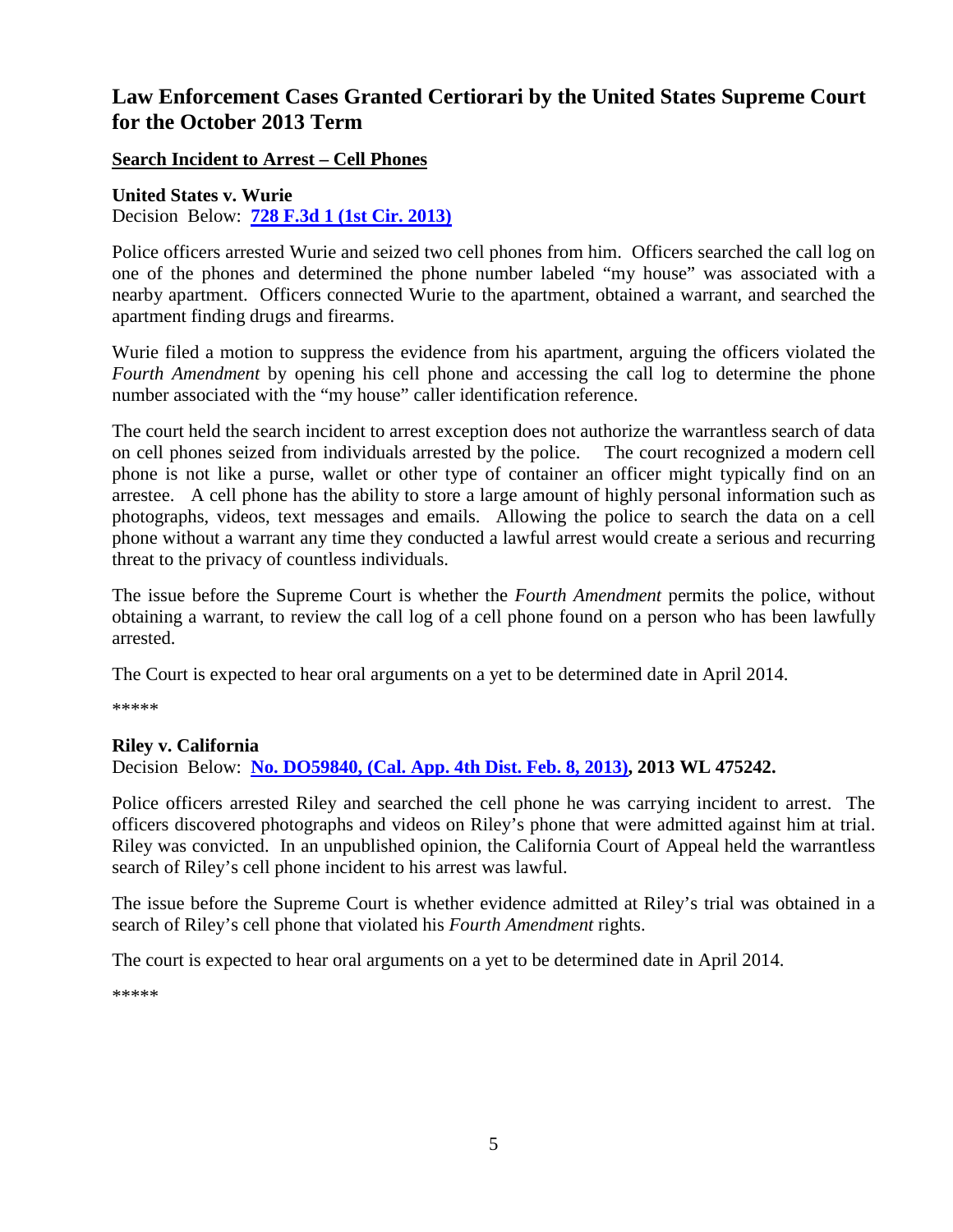# CASE SUMMARIES

# Circuit Courts of Appeals

### <span id="page-5-1"></span><span id="page-5-0"></span>**1st Circuit**

#### **United States v. Campbell, 2013 U.S. App. LEXIS 25585 (1st Cir. Me. Dec. 23, 2013)**

A man entered an electronics store and purchased two video gaming systems, paying with a credit card. After the man left, a second man entered the store and attempted a similar purchase, but both credit cards he presented were declined. The name on both declined credit cards was the same name as the one on the credit card presented by the first man. After the second man left, a third man entered the store and expressed an interest in purchasing a video gaming system. The clerk refused to sell him anything and suggested the man try another nearby store. After the third man left, the clerk saw him get into a vehicle with the first two men and drive away. The clerk called the police and provided descriptions of the three men and a description of their car and license plate number. The clerk told the police the men were likely going to the other store she had recommended.

A police officer drove through the parking lot of the second store and saw an unoccupied vehicle matching the description provided by the clerk. While watching the vehicle, the officer saw three men matching the descriptions provided by the clerk from the electronics store, carrying bags of merchandise. The men got into the vehicle and left. The officer followed the vehicle and conducted a traffic stop in a hotel parking lot. The driver, Barnes, told the officer the vehicle was rented. Another officer arrived, and spoke to Campbell, who was sitting in the back seat. Campbell initially told the officer he had been to the electronics store, but later denied being there. When the officer asked Campbell about using credit cards at the electronics store Campbell replied, "what cards, what credit cards." After receiving consent to search the vehicle, officers found fifty identification and credit cards and three wallets in the vehicle. The three men, Barnes, Campbell and Porteous, were charged with a variety of offenses related to their fraudulent use of the credit cards and identifications. All three were convicted.

On appeal, Campbell and Porteous argued the evidence obtained from the vehicle and their statements to the officers should have been suppressed because the officers unlawfully stopped their vehicle and did not provide *Miranda* warnings before speaking to the men.

The court disagreed. The stop occurred after the police received a report from a store employee who suspected the three men had engaged in credit card fraud. The clerk gave the officer specific information concerning her encounter with the men to include that two of the men had attempted to use credit cards bearing the same name. The clerk also described the men, their vehicle and the probable location of their next stop. The police corroborated some of this information by locating the three men who fit the clerks' description coming out of the same store mentioned by the clerk and driving the same vehicle the clerk described. As a result, the officer established reasonable suspicion to conduct a *Terry* stop and detain the three men to investigate the possibility of credit card fraud.

Following the stop, the court further stated Campbell never claimed to be the renter of the vehicle and Porteous later denied he was the one who had rented it. Because neither Campbell nor Porteous established a reasonable expectation of privacy in the vehicle, the court held they did not have standing to object to the search of the vehicle by the officers.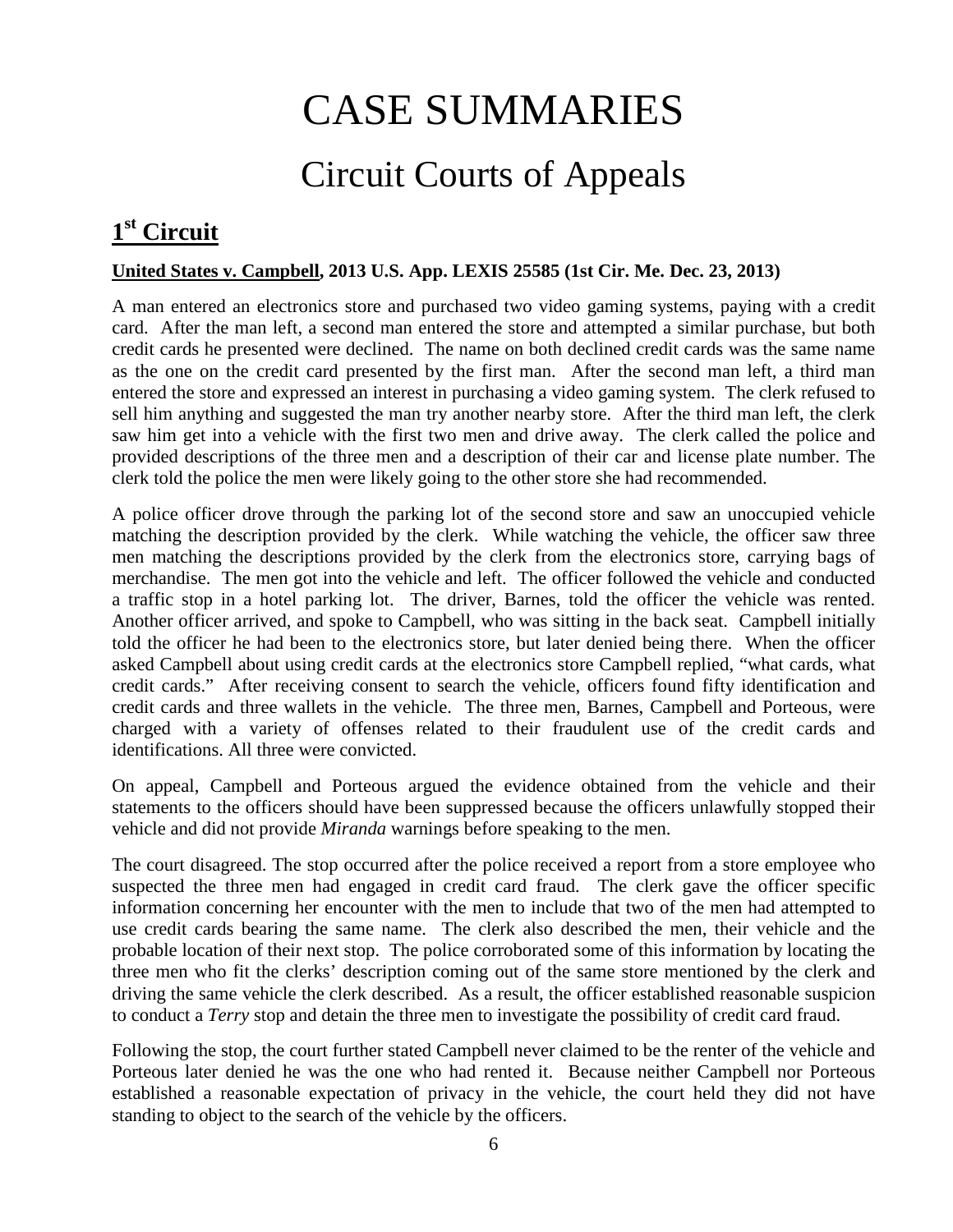Finally, the court held the officers were not required to provide *Miranda* warnings to Campbell and Porteous before questioning them, prior to their arrest. Generally, police officers are not required to give *Miranda* warnings during *Terry* stops. However, *Miranda* warnings are required "as soon as the suspect's freedom of action is curtailed to a degree associated with a formal arrest." Here, the court ruled the circumstances surrounding the stop would not be viewed by a reasonable person as the functional equivalent of a formal arrest. First, the men were questioned in a neutral location, a parking lot. Second, there was no indication the police to suspect ratio was overwhelming to the men, as there were four or five police officers on the scene questioning the three men, and no more than two officers questioned each man at any time. Third, neither Campbell nor Porteous was physically restrained during the questioning. Finally, the duration of the questioning was brief and related to the reason for the stop.

Click **[HERE](http://docs.justia.com/cases/federal/appellate-courts/ca1/12-2161/12-2161-2013-12-23.pdf)** for the court's opinion.

**\*\*\*\*\***

### <span id="page-6-0"></span>**2nd Circuit**

#### **United States v. Taylor, 736 F.3d 661 (2d Cir. N.Y. 2013)**

Police arrested Taylor and interviewed him three hours later. After waiving his *Miranda* rights, Taylor confessed to the officers. The next day, Taylor was interviewed again, and after waiving his *Miranda* rights, confessed a second time. During the first interview, Taylor was dozing off and according to the officers had to be "re-focused" during the two to three hour interview. During the second interview, Taylor fell asleep several times and had to be awakened to be interviewed.

Taylor argued his two confessions should have been suppressed because his statements to the officers were not made voluntarily. Taylor claimed he was mentally incapacitated during the interviews because of the quantity of Xanax he had ingested immediately before his arrest.

Regarding Taylor's first confession, the court agreed, holding Taylor did not voluntarily confess to the officers. An officer testified that during the first interview, "Taylor's body was somewhat shutting down," and that "his body was giving up on him." While Taylor may have been coherent at times, as the interview progressed, it became clear to the officers that Taylor was in and out of consciousness while giving his statement, and in a trance or a stupor most of the time when not actually asleep. Consequently, Taylor's statement was not voluntary and should have been suppressed.

The court further held Taylor's second confession should have been suppressed because it was tainted by Taylor's involuntary first confession. Taylor's second confession came less than one day after the first confession and during that interval, Taylor was hospitalized or unconscious most of the time. In addition, the officers testified Taylor fell asleep several times during the second interview and had to be awakened to complete the interview. This evidence of Taylor's continued incapacity along with the taint of his prior confession rendered Taylor's second *Miranda* waiver and confession involuntary.

Click **[HERE](http://docs.justia.com/cases/federal/appellate-courts/ca2/11-2201/11-2201-2013-12-04.pdf)** for the court's opinion.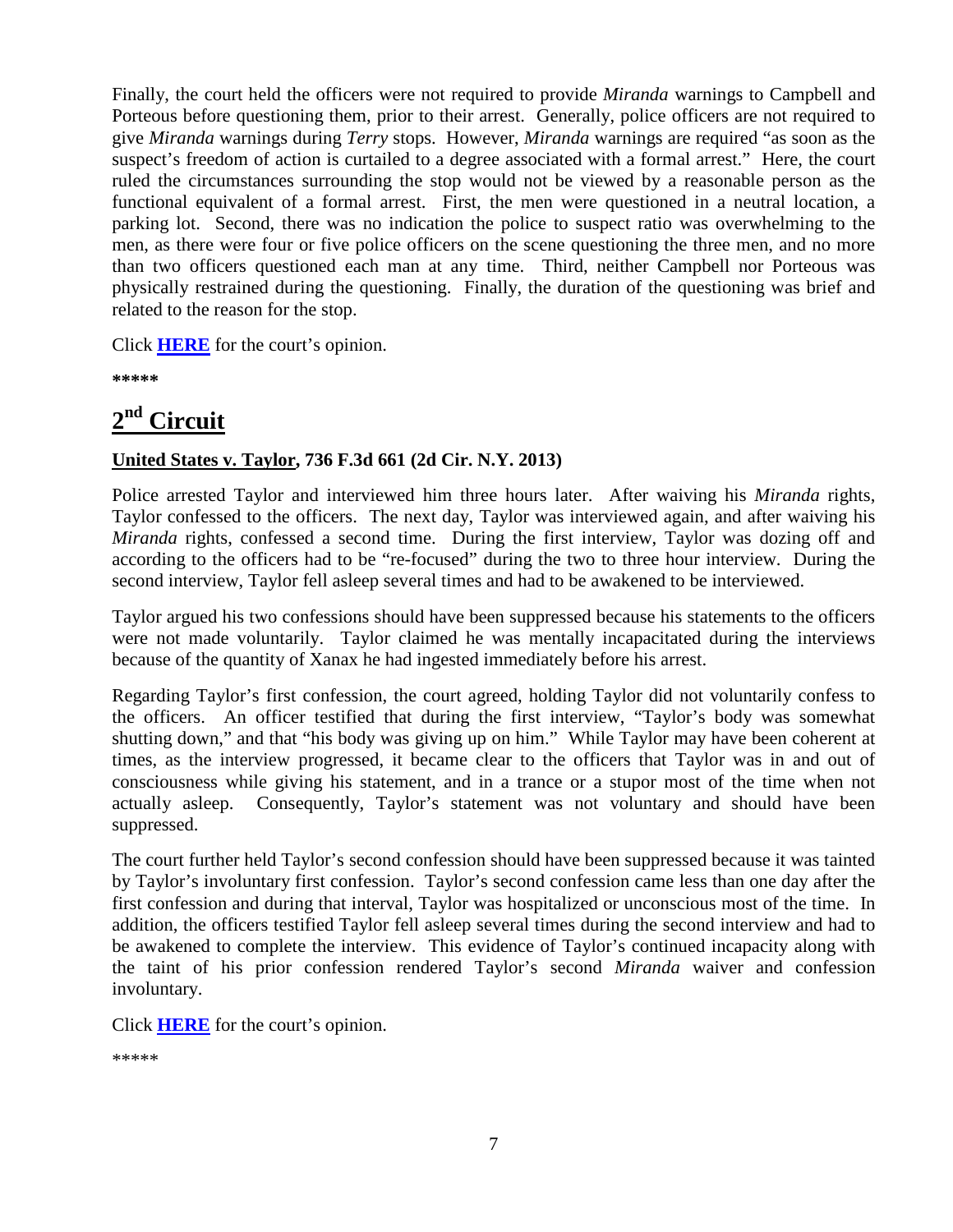#### **United States v. Aguiar, 2013 U.S. App. LEXIS 24803 (2d Cir. Vt. Dec. 13, 2013)**

In January 2009, federal agents installed a GPS tracking device on Aguiar's car without a search warrant. Data obtained from the tracking device was admitted against Aguiar at trial. Aguiar argued the warrantless installation and subsequent monitoring of the tracking device violated the *Fourth Amendment*. The trial court disagreed, the GPS evidence was admitted and Aguiar was convicted.

Following Aguiar's conviction, in January 2012, the United States Supreme Court decided *[U.S. v.](http://supreme.justia.com/cases/federal/us/565/10-1259/opinion.html)  [Jones](http://supreme.justia.com/cases/federal/us/565/10-1259/opinion.html)*. In *Jones*, the court held "the Government's installation of a GPS device on a target's vehicle, and its use of that device to monitor the vehicle's movements, constitutes a 'search'" for *Fourth Amendment* purposes. *Jones* left unanswered the question of whether the warrantless use of GPS devices would be "reasonable, and thus lawful, under the *Fourth Amendment* where officers have reasonable suspicion, and indeed probable cause" to conduct such a search.

Following *Jones*, the First, Fifth and Ninth Circuit Courts of Appeals and district courts for the District of Massachusetts and the District of Rhode Island have applied the good-faith exception to allow evidence obtained from pre-*Jones* warrantless searches to stand. However, the Third Circuit Court of Appeals, district courts for the Eastern District of Missouri, Eastern District of Kentucky and the Northern District of Mississippi have not applied the good-faith exception.

Here, the court held that when the agents installed and monitored the GPS device, they relied in good faith on *[U.S. v. Knotts](http://supreme.justia.com/cases/federal/us/460/276/case.html)*. In *Knotts*, decided in 1983, the United States Supreme Court held the warrantless use of a tracking device to monitor the movements of a vehicle on public roads did not violate the *Fourth Amendment*. Because the beeper technology used in *Knotts* was sufficiently similar to the GPS technology used by the government in this case, the court held the agents relied in good faith on *Knotts* in placing the GPS device on Aguiar's vehicle.

Click **[HERE](http://docs.justia.com/cases/federal/appellate-courts/ca2/11-5262/11-5262-2013-12-13.pdf)** for the court's opinion.

\*\*\*\*\*

### <span id="page-7-0"></span>**3rd Circuit**

#### **George v. Rehiel, 2013 U.S. App. LEXIS 25604 (3d Cir. Pa. Dec. 24, 2013)**

George arrived at the Philadelphia International Airport for a scheduled flight to California to begin his senior year in college. At the security checkpoint, George emptied his pockets and handed over a set of approximately 80 handwritten Arabic-English flashcards to a Transportation Security Administration (TSA) screener. The flashcards contained words and phrases such as "day before yesterday," "fat," "thin," "really," "nice," "sad," "summer," "pink," and "friendly." However, the flashcards also contained the words "bomb," "terrorist," "explosion," "attack," "battle," "kill," "to target," "to kidnap," and "to wound." After seeing the flashcards, the TSA screener took George to another screening area where a second TSA employee swabbed George's cell phone for explosives and searched his carry-on items. A TSA supervisor arrived within 30 minutes and questioned George for another 15 minutes. George claimed he was using the flashcards to learn Arabic vocabulary. In addition to discussing the flashcards, the TSA supervisor commented about a book that had been found in George's carry-on luggage that was critical of United States' foreign policy. During the interview, a Philadelphia police officer arrived, handcuffed George and took him to the Airport Police Station where he was detained in a cell for more than four hours. The Philadelphia police officer contacted the FBI Joint Terrorist Task Force (JTTF) who sent two federal agents to interview George.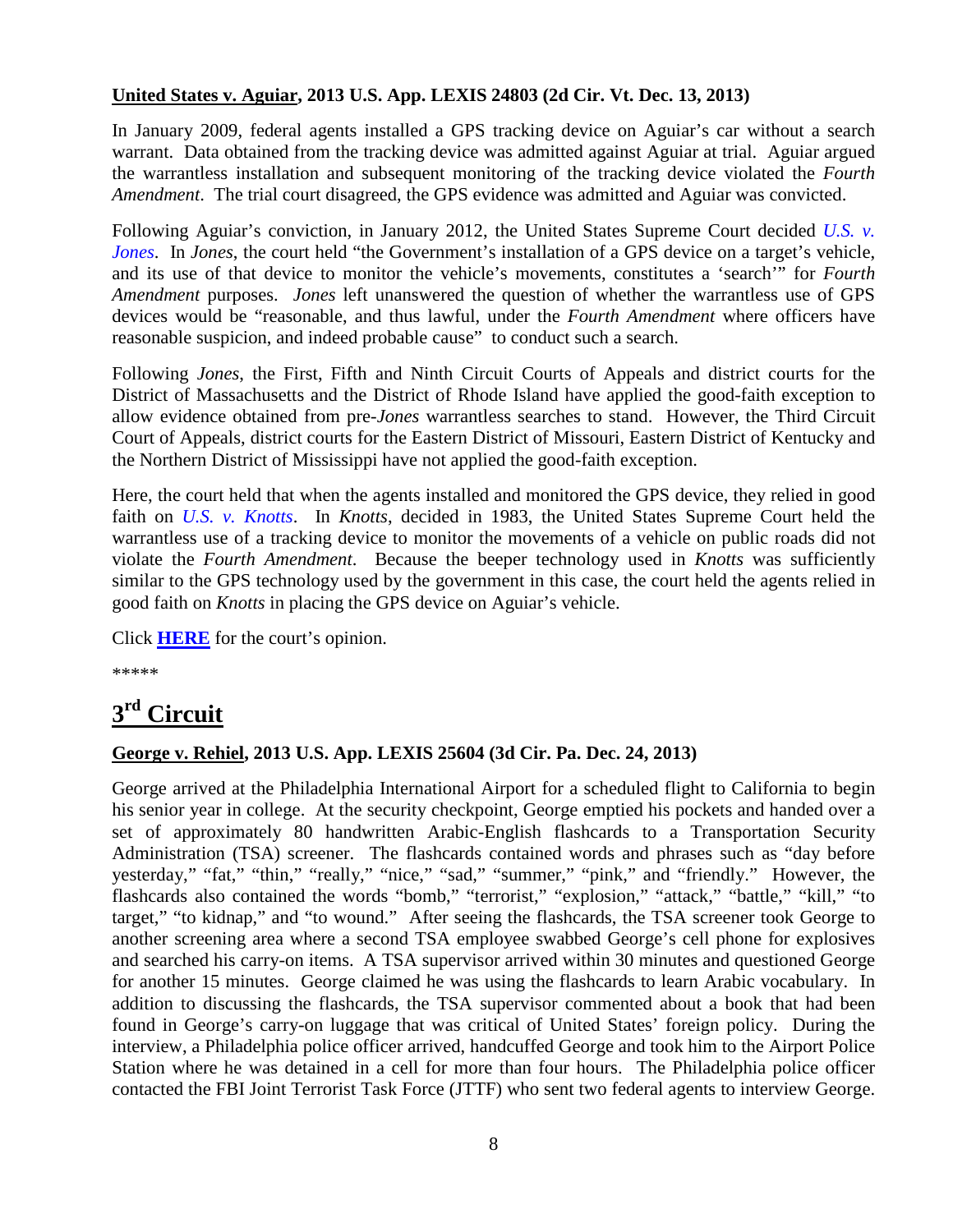The JTTF agents interviewed George for 30 minutes before concluding he was not a threat, and allowed George to leave.

George sued the two Philadelphia police officers, three TSA employees, two JTTF agents and the United States government. In part, George claimed the three TSA officials and the two JTTF agents violated the *Fourth Amendment* by subjecting him to an unreasonable search and seizure. George also claimed the federal officials detained him in retaliation for possessing the Arabic language flash cards and because of the content of the book he was carrying, in violation of the *First Amendment*.

The court held the three TSA employees and two JTTF agents were entitled to qualified immunity because George could not establish any individual federal official violated his *Fourth Amendment* rights. First, the court ruled that once the TSA screeners found the Arabic-English flashcards, it was reasonable to conduct a brief investigation. The court stated, "it is simply not reasonable to require TSA Officials to turn a blind eye to someone trying to board an airplane carrying Arabic-English flashcards with words such as 'bomb,' 'to kill,' etc." In addition, George failed to establish an agency relationship between the TSA officials and the Philadelphia police officer that handcuffed George and took him away. Specifically, George could not show the TSA officials had any control over the decision by the Philadelphia police officer to detain George at the Airport Police Station for over four hours. Second, the court found the JTTF agents went to the Airport Police Station at the request of the Philadelphia Police. After questioning George for 30 minutes, the agents concluded George was not a threat and allowed him to leave. The court held it was reasonable for the JTTF agents to question George for this brief period to determine if he was a threat and that the JTTF agents were not involved in George's allegedly unconstitutional seizure and detention by the Philadelphia Police.

The court further held the federal officials were entitled to qualified immunity on George's *First Amendment* retaliation claim. Even though George had a right to possess the flashcards and book he was carrying, that did not mean the TSA screeners had to ignore their content or refrain from investigating him further because of the words they contained. A reasonable person could believe these items raised the possibility that George might pose a threat to airline security. In addition, because the TSA officials' search and questioning of George during the screening did not violate the *Fourth Amendment*, the court felt it would be "hard-pressed" to find that it could result in a *First Amendment* retaliation claim.

Click **[HERE](http://docs.justia.com/cases/federal/appellate-courts/ca3/11-4292/11-4292-2013-12-24.pdf)** for the court's opinion.

\*\*\*\*\*

### <span id="page-8-0"></span>**4th Circuit**

#### **United States v. Robertson, 736 F.3d 677 (4th Cir. N.C. 2013)**

A person called the police department and reported three African-American males in white t-shirts were chasing an individual who was holding a firearm. When police officers arrived, they saw a group of six or seven individuals in a nearby sheltered bus stop. Three of the individuals were African-American males wearing white shirts. Robertson was also in the bus shelter, but he was wearing a dark colored shirt. While three or four officers dealt with the males in the white shirts, another officer focused on Robertson. The officer stood in front of Robertson, who was seated and blocked on three sides by the walls of the bus shelter. The officer asked Robertson if he had anything illegal on him, but Robertson remained silent. The officer then waved Robertson forward while at the same time asking Robertson if he would consent to being searched. Robertson stood up, turned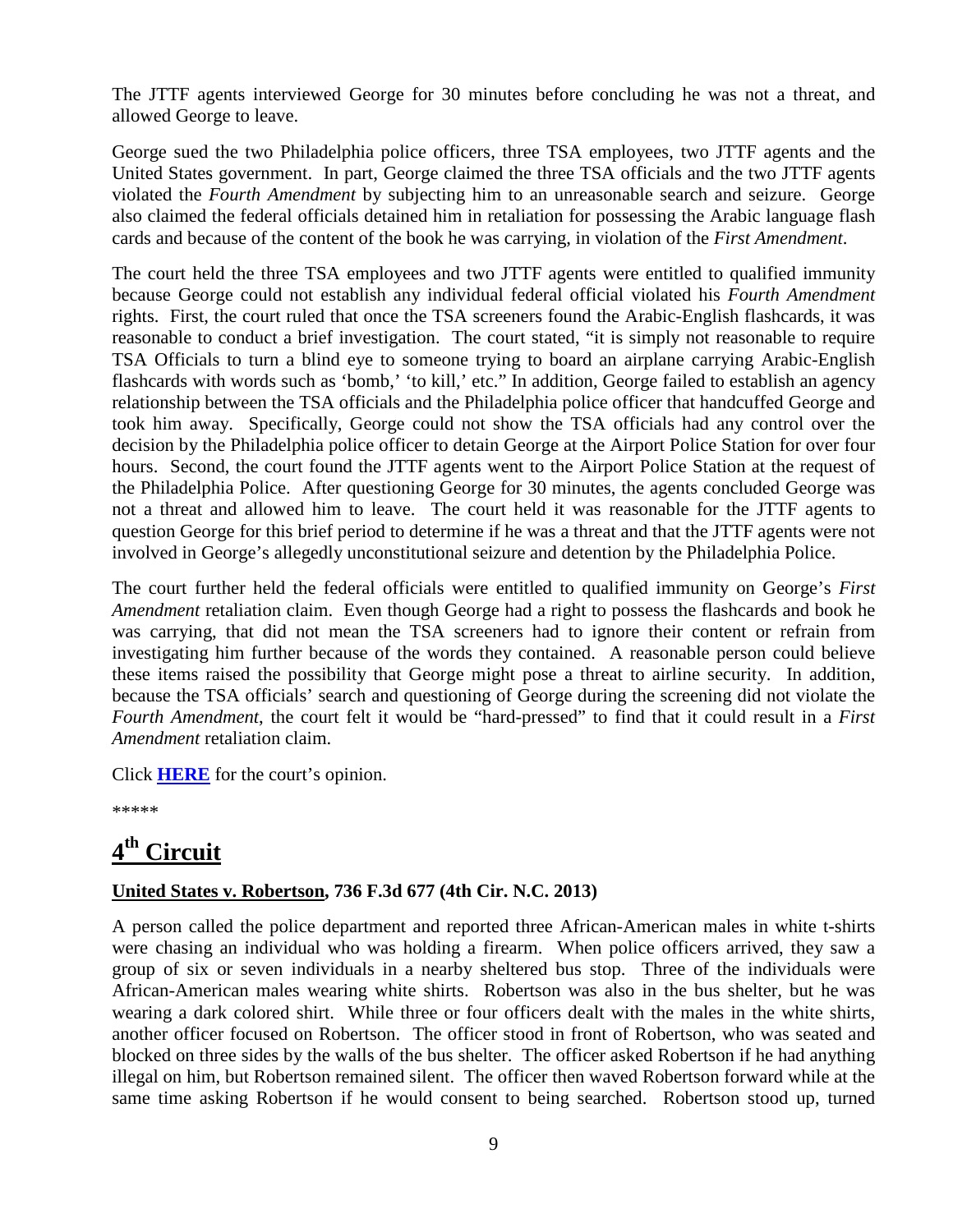around and raised his hands. The officer searched Robertson and recovered a firearm from him. Robertson was arrested for illegal possession of a firearm.

Robertson argued the firearm should have been suppressed because he did not consent to being searched by the officer. Instead, Robertson claimed, when he stood up, turned around and raised his hands, he was complying with an order issued by the officer.

Even after exclusively relying on the facts taken from the officer's testimony, the court agreed with Robertson. The officer's questioning was immediately accusatory, with the officer's first question being whether Robertson had anything illegal on him. After Robertson responded with silence, the officer waved Robertson forward and asked to conduct a search. The officer blocked Robertson's exit and never told Robertson he had the right to refuse the search. The officer's initial, accusatory question, combined with the police dominated atmosphere in the bus shelter, clearly communicated to Robertson that he was not free to leave or to refuse the officer's request to conduct a search. Robertson's behavior was not a clear voluntary invitation to be searched, but rather a begrudging surrender to the officer's order.

Click **[HERE](http://docs.justia.com/cases/federal/appellate-courts/ca4/12-4486/12-4486-2013-12-03.pdf)** for the court's opinion.

\*\*\*\*\*

#### **United States v. Dargan, 2013 U.S. App. LEXIS 25613 (4th Cir. Md. Dec. 24, 2013)**

Police officers suspected Reginald Dargan was involved in the armed robbery of a jewelry store and obtained a warrant to search his residence. Attachment A to the warrant listed items subject to seizure, including among other things, "indicia of occupancy." During the search, officers seized a purchase receipt for a Louis Vuitton belt. The receipt was found in a bag located on top of a dresser in Dargan's bedroom. The receipt indicated the belt cost \$461.10 and the buyer, who identified himself as "Regg Raxx," purchased the belt with cash the day after the jewelry store robbery. Dargan was later convicted of the robbery.

On appeal, Dargan argued the seizure of the belt receipt violated the particularity requirement *Fourth Amendment* because the receipt did not fall under any of the items specifically listed Attachment A, which outlined the scope of the search warrant.

The court disagreed. First, the officers were lawfully in Dargan's residence, pursuant to the search warrant. Second, the officers were justified in opening the bag on top of the dresser in Dargan's bedroom to determine whether it contained any of the items they were authorized by the warrant to seize. Third, Attachment A to the search warrant, which listed the items subject to seizure, included "indicia of occupancy, residency of the premises . . . including but not limited to, utility and telephone bills and cancelled envelopes." Police officers may seize an item pursuant to a warrant even if the warrant does not expressly mention or specifically describe the item. Here, the officers conducting the search could have plausibly believed the occupant of the premises was also the purchaser identified on the belt receipt discovered in the bedroom. The receipt, which listed the buyer as "Regg Raxx," therefore constituted at least some indication of occupancy and fell within the terms of Attachment A.

Click **[HERE](http://docs.justia.com/cases/federal/appellate-courts/ca4/13-4171/13-4171-2013-12-24.pdf)** for the court's opinion.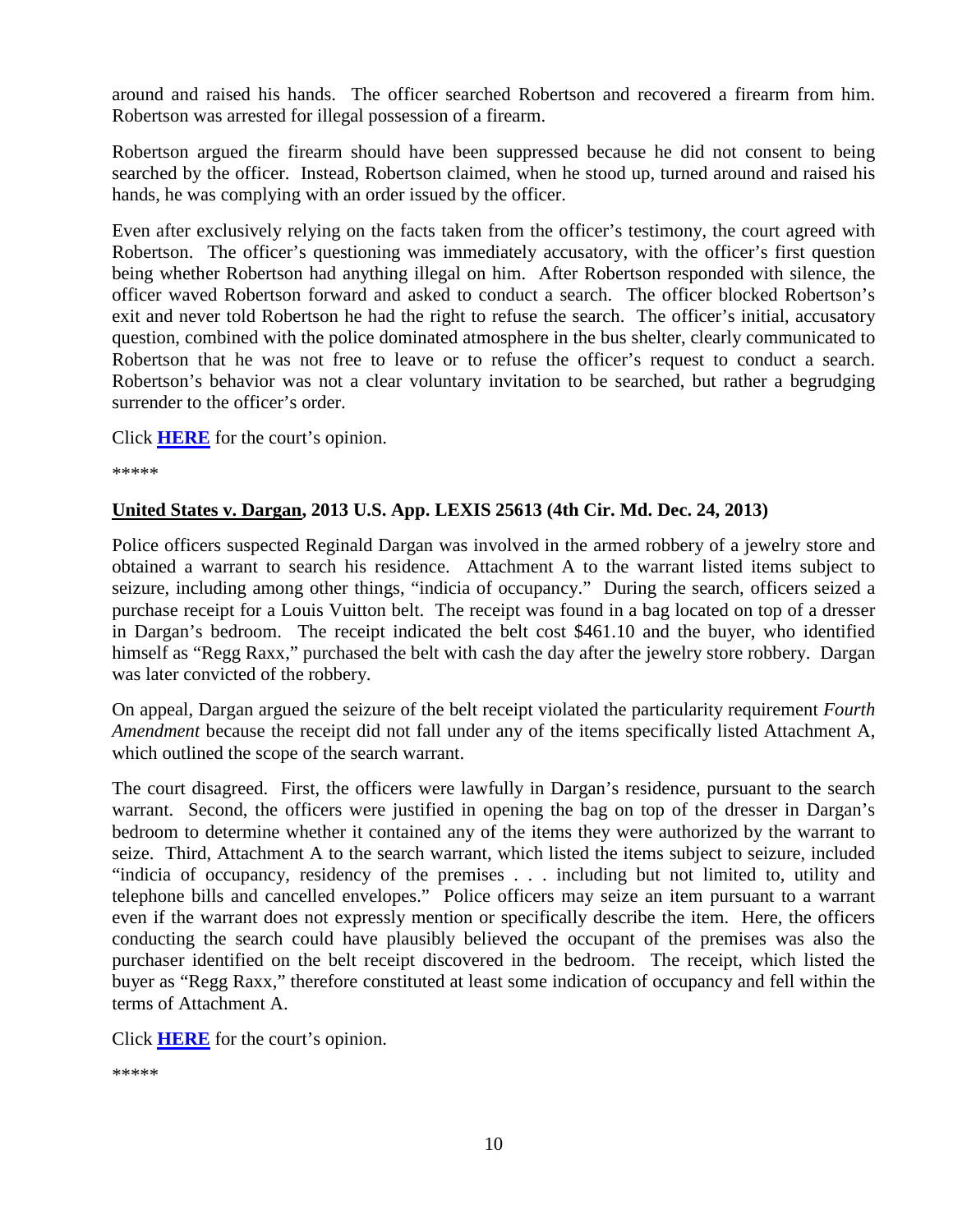## <span id="page-10-0"></span>**6th Circuit**

#### **Hocker v. Pikeville City Police Dep't, 2013 U.S. App. LEXIS 24930 (6th Cir. Ky. 2013)**

Hocker's girlfriend called 911 at 10:30 p.m. and told the operator Hocker had appeared at her house in violation of a protection order. The girlfriend said Hocker was intoxicated, suicidal and had just left her home in a red car. Police officers spotted Hocker's car driving with its lights off and attempted to conduct a traffic stop. However, Hocker led police officers on a high-speed chase for seven miles before pulling onto a darkened gravel road. Two officers exited their patrol cars with guns drawn and ordered Hocker to show his hands and turn off his car. Instead, Hocker put his vehicle in reverse and rammed one of the police cars, pushing it thirty feet towards a ditch. During this time, one of the officers briefly had his arm trapped in the door of the police car as it swung shut after the collision. The second officer opened fire on Hocker's car and when the first officer freed his arm, he opened fire. The officers fired twenty shots, hitting Hocker nine times. After Hocker was convicted and received a ten-year sentence in state court, he sued the officers for excessive use of force.

The court held the officers were entitled to qualified immunity because their use of force was reasonable under the circumstances. First, Hocker, who was possibly drunk and suicidal, posed a threat to anyone on the road after he refused to stop for the officers and continued to drive on a winding road, with his lights off, at speeds between 70 and 80 miles per hour. Second, after Hocker stopped, he rammed a police car while an officer was standing behind the car's open door, temporarily trapping the officer and pushing the police car thirty feet. In addition, a second officer had to move out of the way to avoid being struck by the police car as it was pushed towards him. Only after these direct risks to their own safety did both officers fire at Hocker's car. The court noted the officers' responses to the risks created by Hocker's actions were the kinds of split-second judgments that officers must make in tense, uncertain and rapidly evolving circumstances that sometimes occur in the line of duty.

Click **[HERE](http://docs.justia.com/cases/federal/appellate-courts/ca6/13-5341/13-5341-2013-12-17.pdf)** for the court's opinion.

\*\*\*\*\*

## <span id="page-10-1"></span>**7th Circuit**

#### **United States v. Starnes, 2013 U.S. App. LEXIS 25588 (7th Cir. Ill. Dec. 23, 2013)**

Police officers arranged an undercover controlled purchase of crack cocaine from a lower level apartment of a two-story house. Three days later, officers obtained a search warrant that described the premises to be searched as a "two story, two-family dwelling, white with black trim, located on the west side of the street with the numbers '922' appearing on the front of the residence with the lower apartment being located on the ground floor." In addition, the officers knew a few hours before the planned raid a shooting had occurred at the house and that two aggressive pit bulls lived on the premises.

After knocking on the front door and receiving no response, the officers forced their way into the house. Once inside, the officers saw two open doors, one leading to the first-floor apartment and one leading to an upstairs apartment. The officers also encountered a pit bull that initially ran up the stairs toward the upper apartment, but then changed direction and charged at the officers. After shooting and killing the dog, an officer conducted a protective sweep on the upstairs apartment. As the officer ran through the kitchen of the upstairs apartment, he saw mixing bowls, several large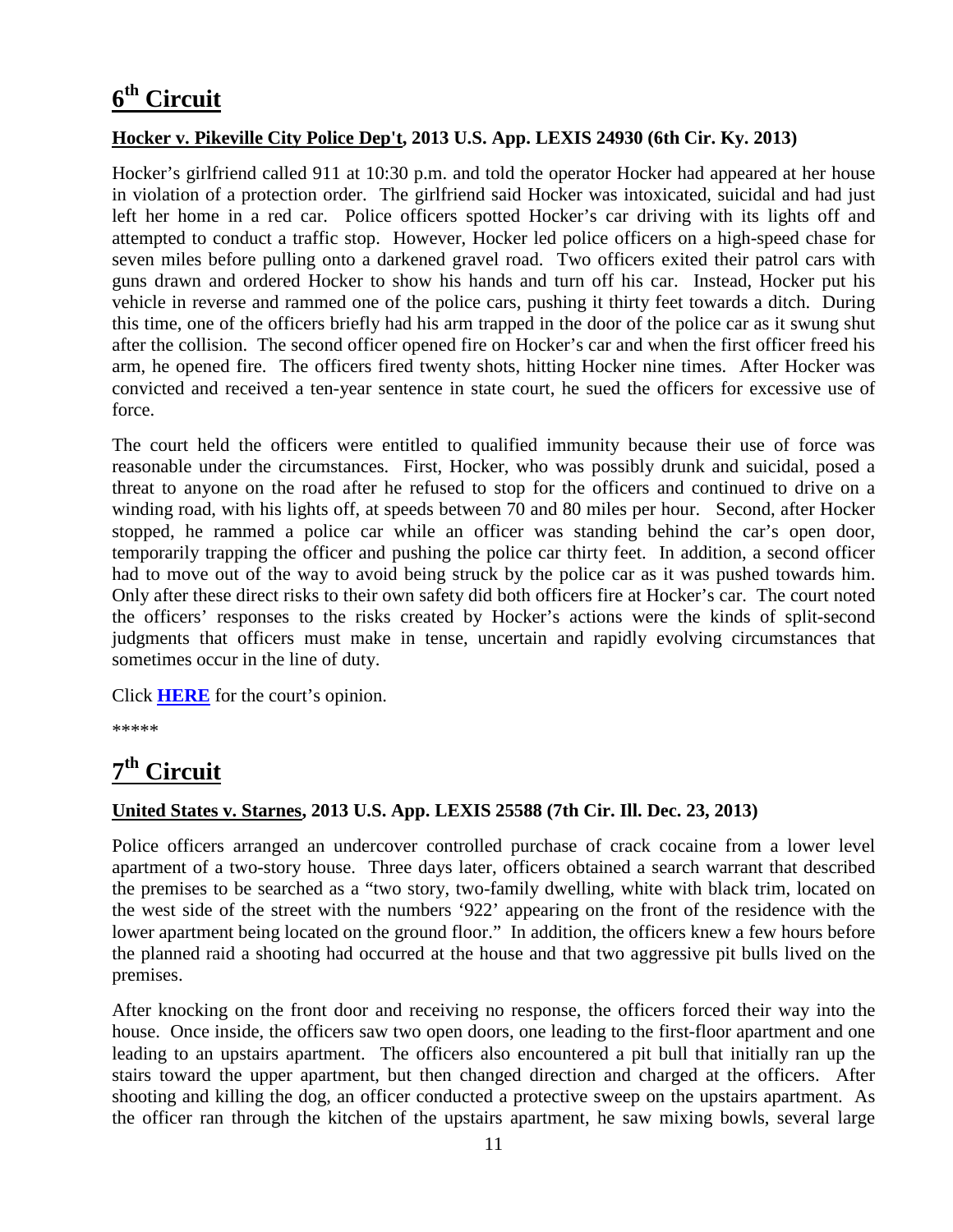chunks of an off-white substance, some scales and rubber gloves. In the bedroom, the officer found Starnes and a woman. The officer escorted Starnes and the woman downstairs. While one of the officers left to seek a second warrant to search the upstairs apartment, the other officers searched the lower apartment. The officers seized various firearms, ammunition and drug paraphernalia from the lower apartment. After executing the second search warrant on the upstairs apartment, the officers seized Starnes' identification cards, cocaine, cash and additional drug trafficking paraphernalia. The government indicted Starnes on several drug and firearm offenses.

Starnes moved to suppress the evidence seized from the upstairs apartment. Starnes argued the first search warrant did not cover the officer's entry into the upstairs apartment and there had been no lawful reason for the officers to enter that area.

The court disagreed, holding the officers were entitled to conduct a protective sweep of the upstairs apartment. A protective sweep is a quick and limited search of premises conducted to protect the safety of police officers and others and is an exception to the *Fourth Amendment's* warrant requirement. For a valid protective sweep, the officers must have a reasonable belief the area to be swept contains someone who could pose a threat to them. Here, it was reasonable for the officers to believe there might be someone in the upstairs apartment who posed a threat to them. First, the officers knew a shooting had occurred on the premises earlier that day. Second, the officers knew two aggressive pit bulls were on the premises, but they had only encountered one of the dogs. Third, once inside the premises, the officers discovered two open doors that allowed internal access between the two apartments. Fourth, the officers did not know whether there were other access points between the two apartments. Finally, the officer conducting the sweep only looked in places where a person could hide. Once the officer discovered Starnes and the woman, he moved them to the first floor and secured the upstairs apartment until the second search warrant was obtained.

Click **[HERE](http://docs.justia.com/cases/federal/appellate-courts/ca7/13-1148/13-1148-2013-12-23.pdf)** for the court's opinion.

\*\*\*\*\*

### <span id="page-11-0"></span>**8th Circuit**

#### **United States v. Diaz, 736 F.3d 1143 (8th Cir. Mo. 2013)**

Federal agents believed Diaz was hired to transport cocaine in his truck. While conducting surveillance, the agents saw Diaz take a suitcase they believed contained cocaine from his truck into a hotel room. After Diaz came out of the hotel room without the suitcase, three agents followed him to restaurant where they asked Diaz if he would cooperate with their investigation. Diaz admitted to delivering the suitcase to the hotel room, but he denied being involved in any criminal activity. Diaz agreed to go back to the hotel with the officers and was left unhancuffed in the back of an unmarked police car for twenty minutes while the agents conducted a knock and talk interview at the hotel room. During the knock and talk, the agents obtained consent to search the suitcase from one of the men in the hotel room. After the agents discovered cocaine in the suitcase, they released Diaz. Several months later, a grand jury indicted Diaz for conspiracy to distribute and possession with intent to distribute cocaine.

Diaz argued his statements to the officers and the seizure of the cocaine should have been suppressed because he was in custody when the agents questioned him and he had not been given *Miranda* warnings.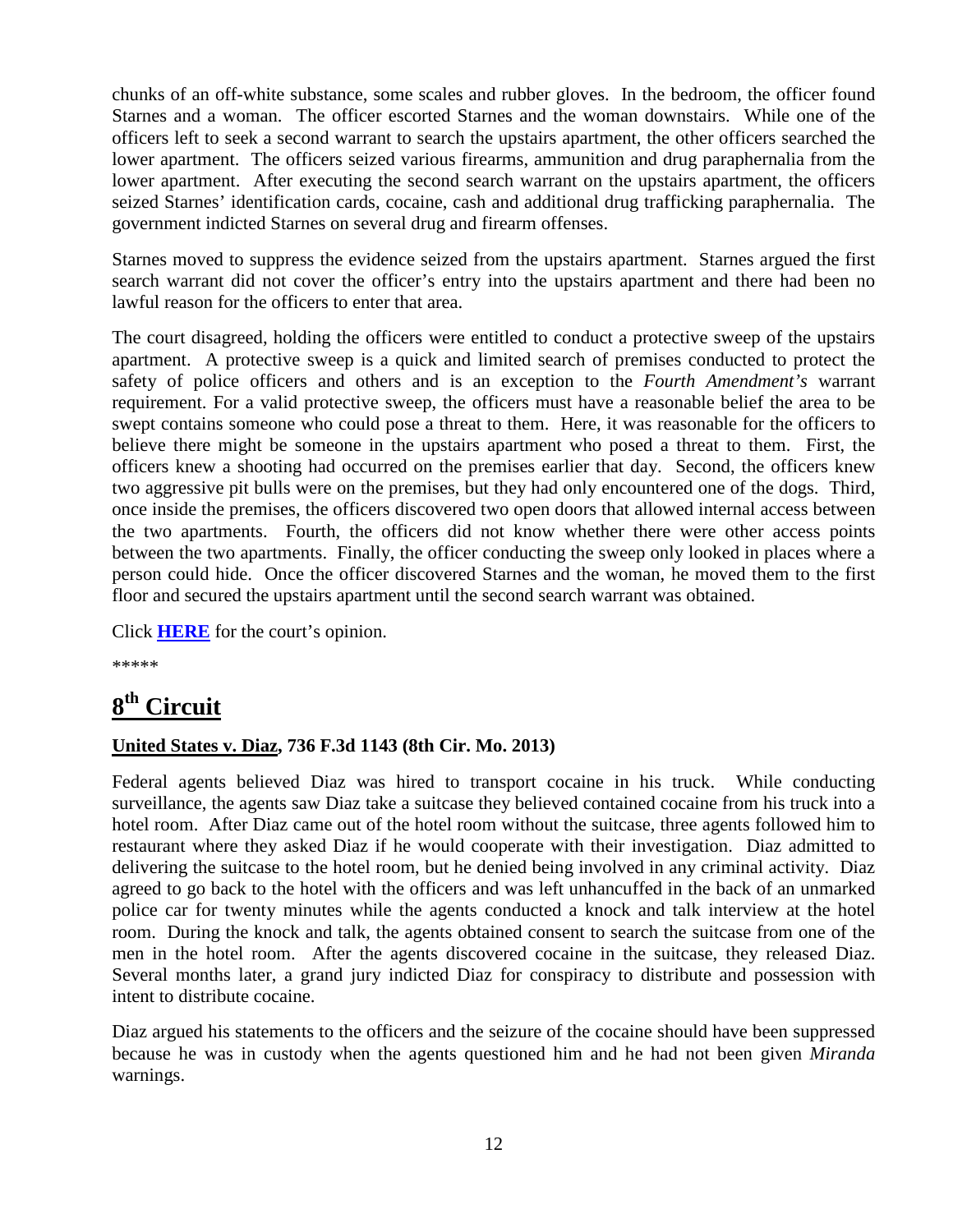The court disagreed, finding Diaz was not in custody when the agents interviewed him. First, there was undisputed testimony the agents were armed but their weapons were not visible to Diaz when they talked to him. Second, when the agents approached him, Diaz voluntarily agreed to talk to the agents, and the interview occurred in a public location. Third, there was no evidence the officers surrounded Diaz, used coercive tactics or restrained Diaz's freedom of movement in any way. Finally, at the end of the encounter, the agents did not arrest Diaz. The court found a reasonable person in Diaz's position would have felt free to terminate the encounter with the agents and leave. As a result, Diaz was not in custody for *Miranda* purposes when he made the statements to the agents.

Click **[HERE](http://docs.justia.com/cases/federal/appellate-courts/ca8/13-1122/13-1122-2013-12-09.pdf)** for the court's opinion.

\*\*\*\*\*

#### **United States v. Goodale, 2013 U.S. App. LEXIS 25756 (8th Cir. Iowa Dec. 30, 2013)**

Goodale was living with a woman and her thirteen-year-old son. After the boy showed his mother a history of gay teen pornography sites on Goodale's laptop computer, the mother took the computer to the police. While being interviewed, the boy opened the laptop, and demonstrated that the phrase "gay teen porn" auto-populated when he typed "ga" in the search box. A police officer moved the laptop and touched the keypad for approximately 17 seconds during this process. The boy also described to the officer how Goodale sexually abused him and Goodale's thirteen-year-old nephew. The officer seized Goodale's laptop and obtained a warrant to search it two days later. Goodale was convicted and sentenced to life in prison.

On appeal, Goodale argued the police seized and searched his computer in violation of the *Fourth Amendment*.

The court disagreed, holding the private search exception applied. A search or seizure, even an unreasonable one, conducted by a private individual does not violate the *Fourth Amendment*, as long as the person conducting the search or seizure is not acting as an agent of the government or with the participation or knowledge of any government official. Here, after discovering a history of teen pornography sites, the mother took Goodale's computer to the police where the boy showed the officer the laptop's web history. This search was neither instigated nor performed on behalf of the police. In addition, while the officer touched the laptop during this time, there was no evidence to show the officer's viewing of the contents on the computer went further than the boy's search.

The court further held the continuing seizure of Goodale's computer until the search warrant was obtained was lawful to prevent the destruction of evidence. The officer had probable cause to believe Goodale's laptop contained evidence of child pornography based on the boy's statements about the computer's internet history and allegations of sexual abuse. In addition, Goodale knew about the investigation and could have destroyed the evidence if he had been allowed to retain the computer.

Click **[HERE](http://docs.justia.com/cases/federal/appellate-courts/ca8/12-3972/12-3972-2013-12-30.pdf)** for the court's opinion.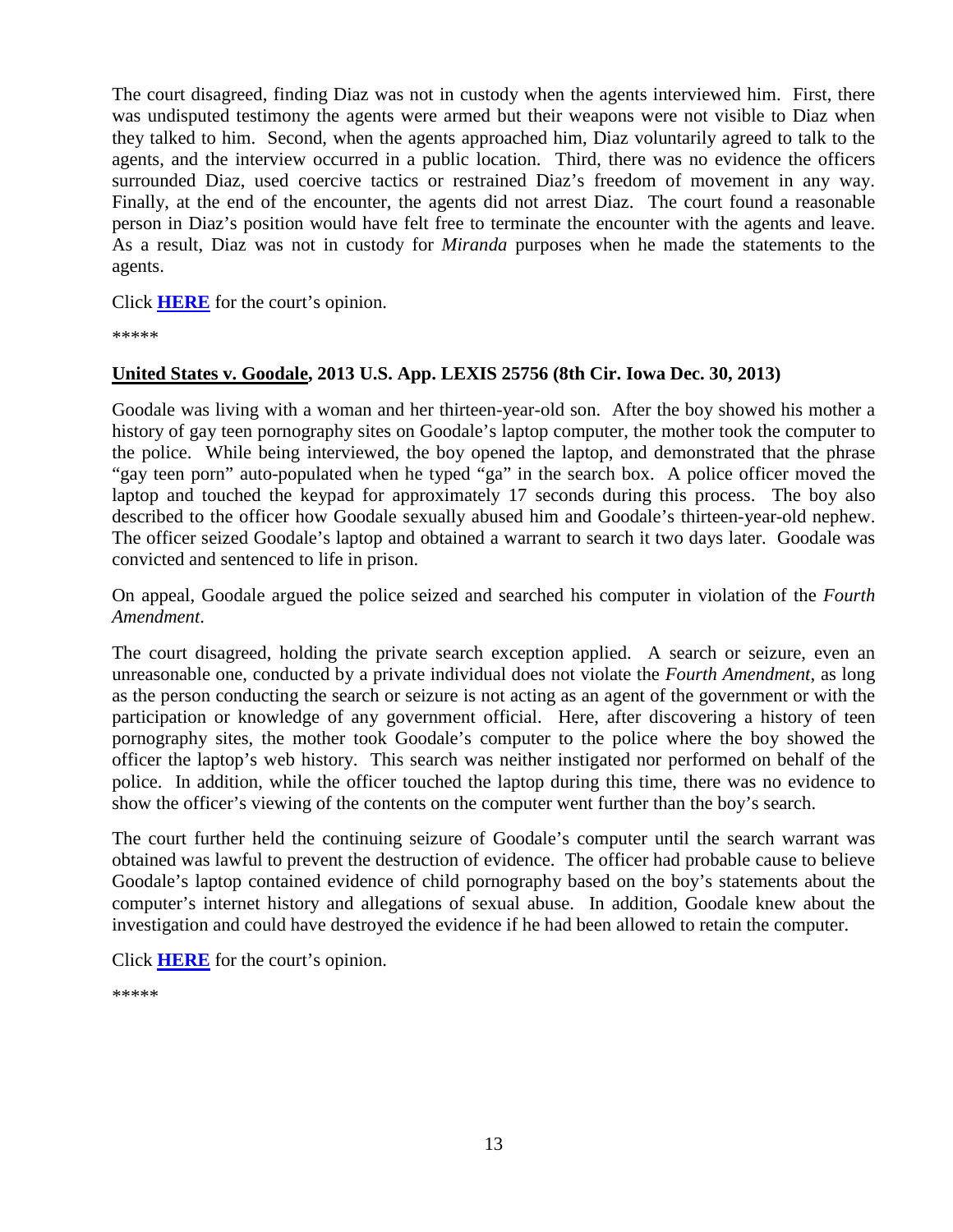## <span id="page-13-0"></span>**9th Circuit**

#### **United States v. Valdes-Vega, 2013 U.S. App. LEXIS 25607 (9th Cir. Cal. Dec. 24, 2013)**

Border Patrol Agents stopped Vega 70 miles north of the U.S.–Mexico border. Vega's pickup truck had Mexican license plates, he was driving 90 miles-per-hour on the highway while the other vehicles were driving between 70 and 80 miles-per-hour, he was weaving in and out of traffic and he did not make eye contact with an agent after the agent pulled his police car alongside the passenger side of Vega's truck. Vega consented to a search of his truck and the agents found approximately eight kilograms of cocaine.

The agents testified the justification for the stop was their belief that Vega's behavior was consistent with the behavior of alien and drug smugglers who encounter law enforcement officers in that area.

The district court denied Vega's motion to suppress the cocaine, finding the Border Patrol Agents had reasonable suspicion to stop Vega's truck.

The three-judge panel of the Ninth Circuit Court of Appeals disagreed, holding the totality of the circumstances did not provide the agents with reasonable suspicion to believe Vega was smuggling drugs or aliens. According to the court, the totality of the circumstances revealed a driver with Mexican license plates committing traffic infractions on an interstate 70 miles north of the border. The court concluded these facts described too broad a category of people to justify reasonable suspicion to believe that Vega was smuggling either drugs or aliens.

The Ninth Circuit Court of Appeals then agreed to re-hear the appeal in an en banc panel of eleven judges. The en banc court affirmed the district court's denial of Vega's motion to suppress the cocaine seized from his truck.

The en banc court held that in light of the totality of the circumstances, the two experienced Border Patrol Agents, who observed a truck with foreign license plates driving in a suspicious manner in an area frequented by smugglers, had a reasonable suspicion to believe the driver was smuggling contraband; therefore, justifying the stop.

Click **[HERE](http://docs.justia.com/cases/federal/appellate-courts/ca9/10-50249/10-50249-2013-12-24.pdf)** for the court's opinion.

\*\*\*\*\*

### <span id="page-13-1"></span>**10th Circuit**

#### **United States v. Rodriguez, 2013 U.S. App. LEXIS 25853 (10th Cir. N.M. Dec. 31, 2013)**

Police in Albuquerque, New Mexico, received a report that two employees in a convenience store were showing each other handguns. When a police officer went into the store, he saw a silver handgun tucked in the back waistband of Rodriguez's pants as Rodriguez was bending over stocking shelves. When Rodriguez stood up, the gun was concealed by Rodriguez's shirt. The officer ordered Rodriguez to show his hands and to step outside the store. As Rodriguez walked by, the officer pulled the gun out of Rodriguez's waistband. Rodriguez told the officer he carried the gun for protection but that did not have a concealed weapons permit. Another officer examined the gun and discovered it was loaded. The officer also learned the gun had been reported stolen and that Rodriguez was a convicted felon. The officers arrested Rodriguez. The government charged Rodriguez with being a felon in possession of a firearm and ammunition.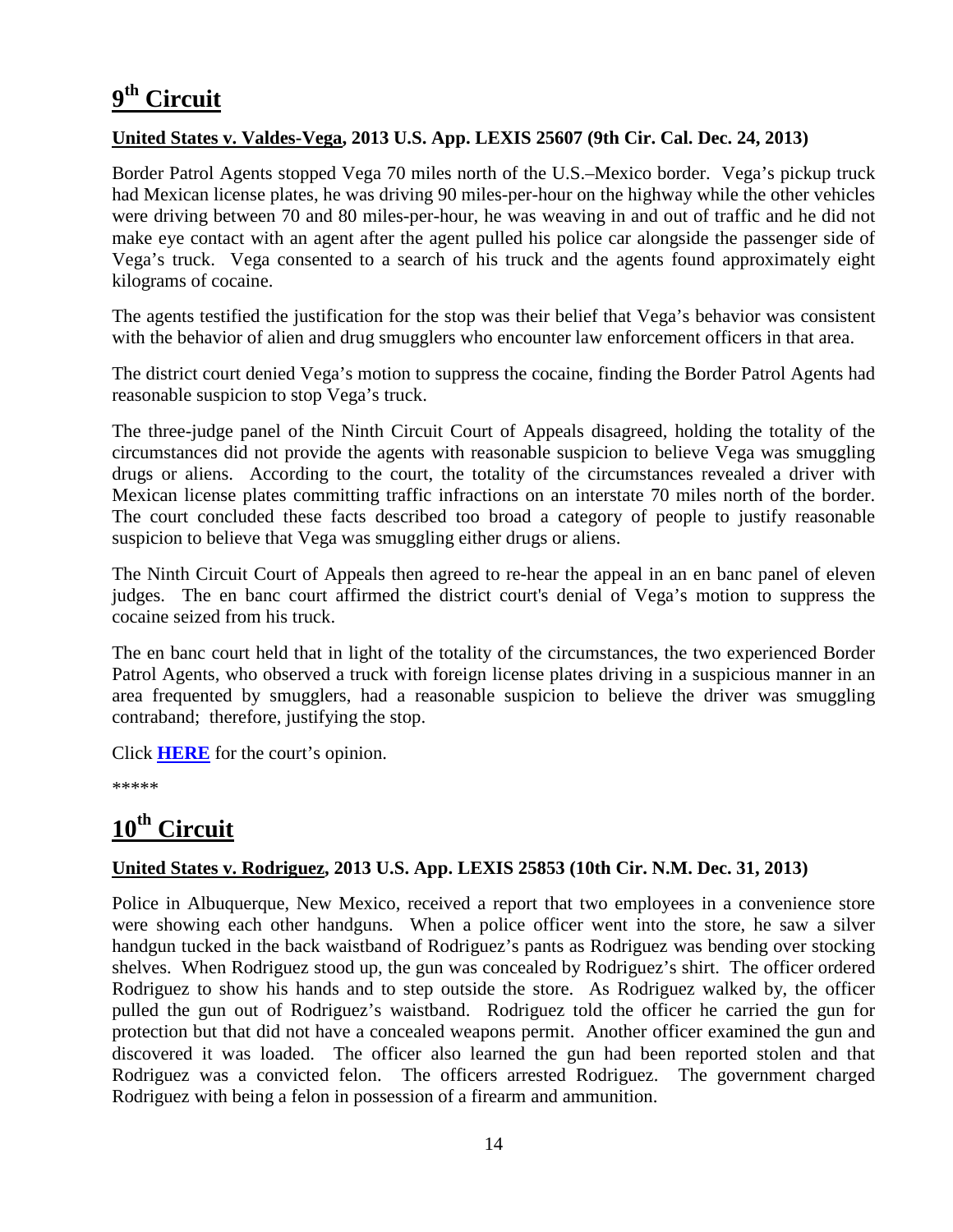Rodriguez claimed that possession of a concealed firearm in the State of New Mexico, by itself, cannot be the basis for a *Terry* stop or a *Terry* frisk. As a result, Rodriguez argued the officer unreasonably seized him and removed the handgun from his waistband.

The court disagreed. The seizure was justified because the officer had reasonable suspicion to believe Rodriguez was unlawfully carrying a handgun. First, the officer saw the gun in the waistband of Rodriguez's pants. Second, *Section 30-7-2* of the New Mexico Criminal Code makes it illegal to carry a concealed loaded firearm anywhere except on a person's property, in a private automobile, or unless a person has a valid concealed handgun license. In addition, the officer did not have to be certain the handgun was loaded to justify seizing Rodriguez. The officer only had to reasonably suspect the gun was loaded. Here, the court noted, believing "the defendant's handgun was probably loaded is simply a 'common sense conclusion about human behavior' that Officer Munoz could reasonably draw from the fact defendant sought to conceal the gun on his person."

The court further held the officer was justified in removing the gun from Rodriguez's waistband. The court stated, whether loaded or not, a handgun is a dangerous weapon. Consequently the officer was allowed to remove it so he could conduct his investigation without fear of violence.

Click **[HERE](http://docs.justia.com/cases/federal/appellate-courts/ca10/12-2203/12-2203-2013-12-31.pdf)** for the court's opinion.

\*\*\*\*\*

### <span id="page-14-0"></span>**11th Circuit**

#### **United States v. Timmann, 2013 U.S. App. LEXIS 25108 (11th Cir. Fla. Dec. 18, 2013)**

A woman returned home from a ten-day trip and called the police after she found what appeared to be three bullet holes in an interior wall of her apartment. A police officer inspected the holes as well as a bullet fragment lodged in the carpet. Suspecting the bullets had been fired from the apartment next door, where Timmann lived, the officer knocked on his door. After receiving no response, the officer discovered Timmann's car was not in the parking lot and that he was likely at work.

The next day, police officers returned to the apartment complex and spoke to the manager. The manager believed Timmann was at work because she had seen his car in the parking lot earlier, but it was not there now. The manager gave the officers a key to Timmann's apartment. The officers knocked on the door to Timmann's apartment, but no one answered. The officers then entered Timmann's apartment, using the key provided by the manager. The officers found no one in the kitchen and living areas of the apartment and they saw no signs of a struggle, bullet holes, blood or other evidence of injury. The officers yelled to announce their presence, but received no answer. When the officers got to the bedroom door, they discovered it was locked. The officers knew from the layout of the two apartments the bullet holes they had seen must have passed through the wall of Timmann's bedroom. The officers knocked on the bedroom door but received no response. The officers did not hear any noise or sounds of movement from the bedroom. One of the officers kicked open the bedroom door. The officers found no one present and no signs of injury. However, the officers saw numerous firearms and ammunition lying in plain view. The officers also saw bullet holes in the wall. The officers took photographs of the bedroom, then left Timmann's apartment. Back at the police station, one of the officers discovered Timmann had two prior felony convictions.

Later that day, a police officer spoke to Timmann by telephone. Timmann told the officer he knew the police were at his apartment investigating the bullet holes in the wall. Timmann told the officer he had received a rifle from a friend and accidentally discharged it inside the apartment. The officer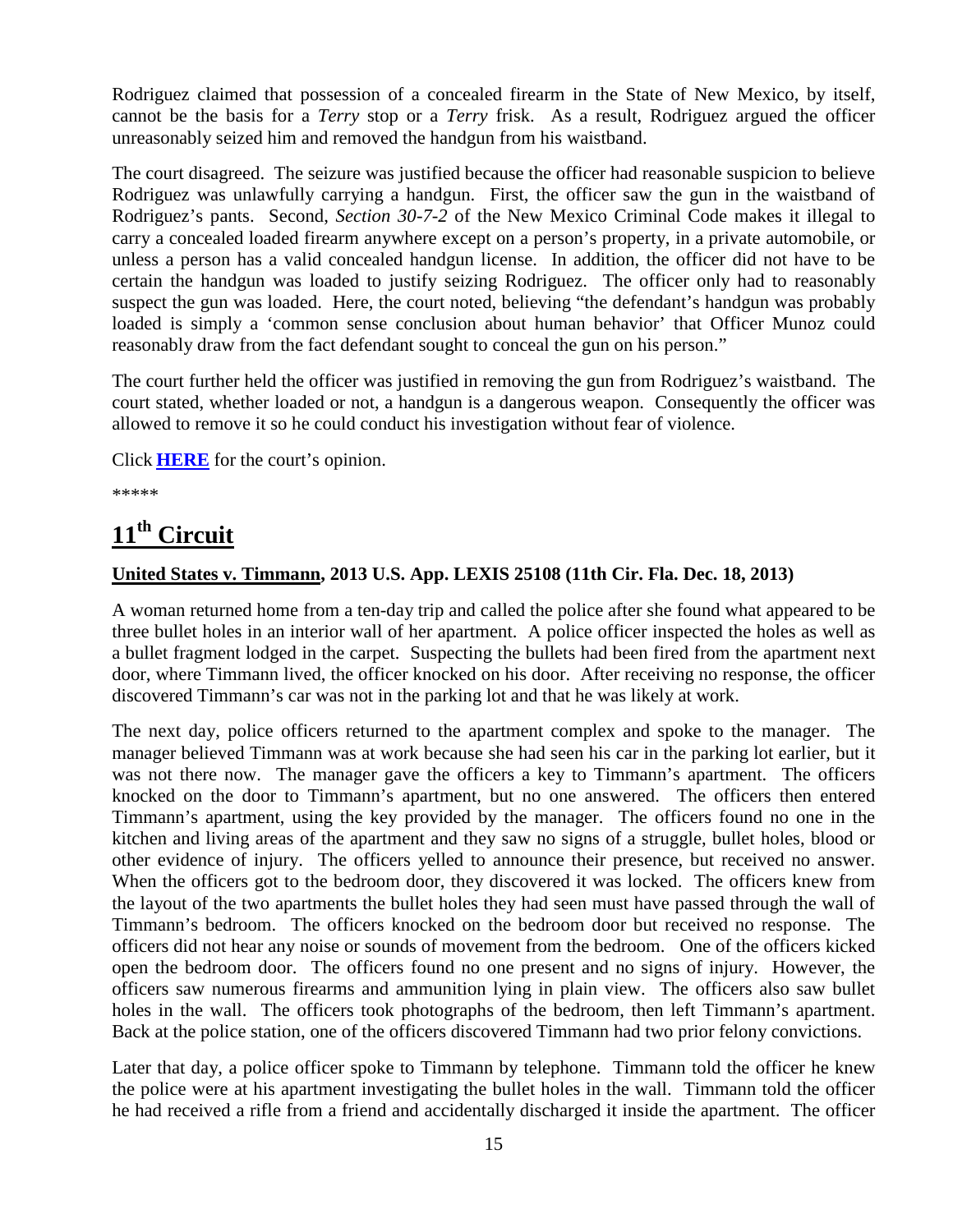did not tell Timmann that he and other officers had entered Timmann's apartment and discovered the firearms and ammunition.

The police spoke to Timmann a second and third time by telephone later that day. On both occasions, the officers told Timmann the police knew he was a convicted felon and that officers had entered his apartment and discovered the firearms and ammunition in his bedroom. During both phone calls, Timmann admitted to owning the firearms.

The police subsequently obtained a warrant to search Timmann's apartment and seized the firearms and ammunition from Timmann's bedroom. The government indicted Timmann for possession of a firearm by a convicted felon.

Timmann moved to suppress the firearms and ammunition. Timmann argued there was no probable cause or exigent circumstances to justify the officers' initial warrantless entry into his apartment. Timmann also moved to suppress his telephone statements to the police.

The district court held that the officers' initial warrantless entry into Timmann's apartment was justified under the emergency aid exception to the *Fourth Amendment's* warrant requirement.

The court of appeals disagreed. The court found it was not reasonable for the officers to believe that someone inside Timmann's apartment was in danger and in need of immediate aid. The officers did not receive a report regarding an ongoing disturbance, but rather a service call regarding what appeared to be bullet holes. The officers did not know when the holes had been made and both times the officers went to Timmann's apartment there was no indication a fight had taken place or anyone had been injured. In addition, the officers did not have any information that would cause them to suspect Timmann might be suicidal. On the contrary, the absence of Timmann's vehicle suggested he was likely not at home.

Next, even though the officers' warrantless entry into Timmann's apartment violated the *Fourth Amendment*, Timmann's statements to the police during the first phone call were admissible. When the officer spoke to Timmann, he did not tell Timmann the officers had already entered his apartment and found firearms and ammunition. Instead, the officer only spoke to Timmann about the bullet hole in the wall of his neighbor's apartment. Because the officer did not use the evidence obtained in the unlawful search to induce Timmann's statement that he had obtained a rifle from a friend, this statement did not need to be suppressed. However, the court held Timmann's statements to the police obtained in the second and third phone calls should have been suppressed. During those calls, the officers confronted Timmann with evidence they obtained through the unlawful search of Timmann's apartment, which elicited incriminating statements from Timmann.

Click **[HERE](http://docs.justia.com/cases/federal/appellate-courts/ca11/11-15832/11-15832-2013-12-18.pdf)** for the court's opinion.

\*\*\*\*\*

#### **United States v. Smith, 2013 U.S. App. LEXIS 25555 (11th Cir. Fla. Dec. 23, 2013)**

In January 2011, police officers installed GPS trackers on two of Smith's vehicles without a search warrant. The police used information obtained from the GPS trackers in their search warrant application for Smith's house and seized evidence that was used against him at trial.

On appeal, citing *[U.S. v. Jones](http://supreme.justia.com/cases/federal/us/565/10-1259/)*, Smith argued the officers violated the *Fourth Amendment* when they searched his home pursuant to a warrant that relied in part on information collected from the warrantless GPS surveillance.